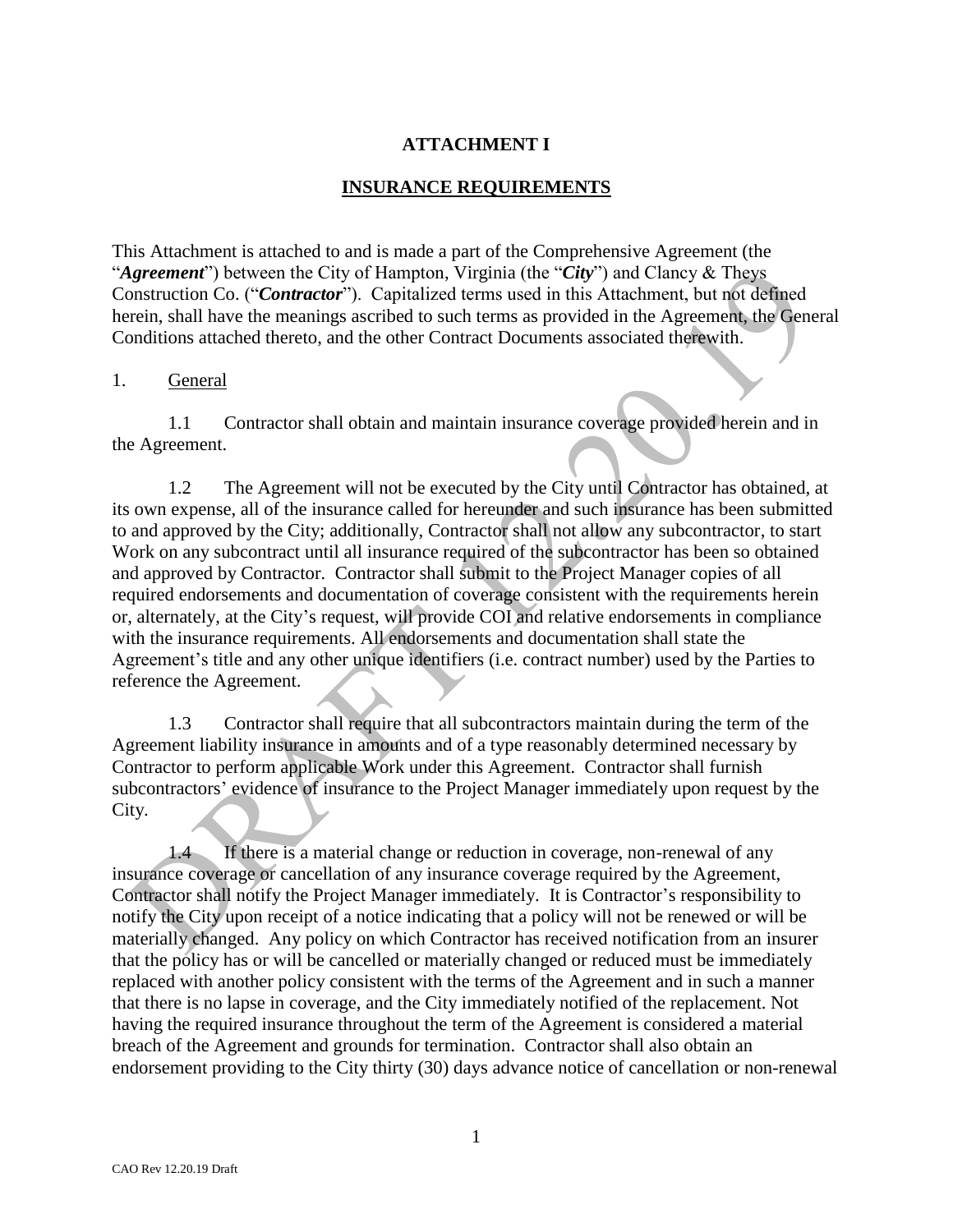(ten days for non-payment of premium). A copy of that endorsement shall be provided to the Project Manager prior to the execution of the Agreement or any extension thereafter.

1.5 No acceptance and/or approval of any insurance by the City shall be construed as relieving or excusing Contractor, any surety, or any bond, from any liability or obligation imposed under the Agreement.

1.6 Any certificates of insurance coverage of the Contractor shall list as Certificate Holder: the City of Hampton, 22 Lincoln Street, Hampton, Virginia 23669 and its elected and appointed officials, agents, employees and volunteers as additional insureds for the Project. Each COI which names the City as an additional insured will be accompanied by an endorsement to the policy. The endorsement to the policy would be that document which is attached to Contractor's policy by the insurance company that acknowledges the City as an additional insured. This shall be either a direct endorsement that actually names the City or a blanket endorsement within the insurance policy that states that under a contractual agreement the City will be named as an additional insured on the required insurance policy. Such insurance shall also contain an endorsement stating that the insurance is primary with respect to any selfinsurance or insurance maintained by the City, unless otherwise required by law. The City's primary insurance shall not be used to satisfy any claims, unless otherwise required by law. Liability insurance maintained by Contractor shall specifically delete any exclusions that could compromise coverage because of the design-build delivery of the Project. Contractor shall be responsible for the filing and settling of claims and liaison with insurance adjusters or, otherwise liaison with insurance adjusters that may be required to file and settle claims under the law.

1.7 Contractor shall be responsible for the Work performed under the Contract Documents and every part thereof, and for all materials, tools, equipment, appliances, and property of any description used in connection with the Work. Contractor assumes all risks for direct and indirect damage or injury to the property or persons used or employed on or in connection with the Work contracted for, and of all damage or injury to any person or property wherever located, resulting from any action, omission, commission or operation arising under or related to the Agreement or the contracted Work.

1.8 The required insurance coverage shall remain in force throughout the term of the Agreement or as otherwise stated in the Contract Documents or these Insurance Requirements. If Contractor fails to provide acceptable evidence of current insurance within seven (7) days of written notice at any time during the term of the Agreement, the City shall have the absolute right to suspend all Work until acceptable evidence is provided, which shall not cause a corresponding adjustment to the Project Schedule. Notwithstanding any other term of the Agreement, the City shall have an absolute right to terminate the Agreement without any further obligation of the City to Contractor if the failure to provide acceptable evidence extends beyond 30 days of the City's written notice as provided herein.

1.9 Contractual and other liability insurance provided under the Agreement shall not contain a supervision, inspection or engineering services exclusion that would preclude the City from supervising or inspecting the Work as to the end result. Contractor shall assume all on-thejob responsibilities as to the control of persons directly employed by it and of the subcontractors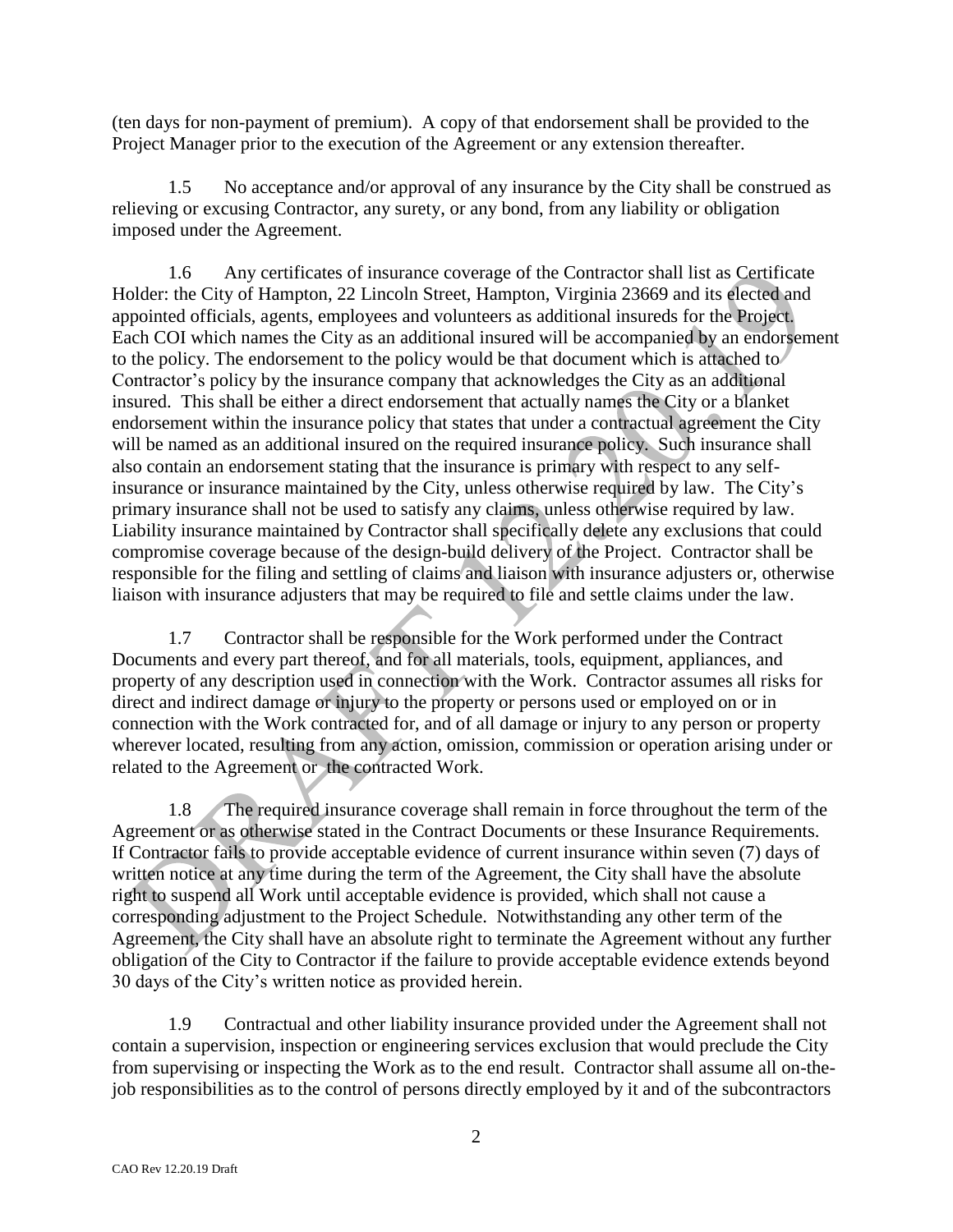and any persons employed by the subcontractor and/or carriers delivering and receiving materials from the Project.

1.10 If any policy contains a warranty stating that coverage is null and void (or words to that effect) if Contractor does not comply with all regulations governing the Work, such policy shall be modified so that coverage shall be afforded in all cases except for Contractor's willful or intentional noncompliance with applicable government regulations.

1.11 All Contractor policies shall include the following or comparable language: "The insolvency or bankruptcy of the insured or of the insured's estate will not relieve the insurance company of its obligations under this policy"

1.12 All Contractor policy forms must "Pay on behalf of'' rather than, "Indemnify" the insured.

1.13 Nothing contained in these Insurance Requirements or the other Contract Documents shall be construed as creating any contractual relationship between any subcontractor and the City. Contractor shall be as fully responsible to the City for the acts and omissions of its subcontractors and of persons employed by them as it is for acts and omissions of persons directly employed by it.

1.14 Precaution shall be exercised by Contractor at all times for the protection of persons (including employees), and property. All existing structures, utilities, roads, services, trees, and shrubbery shall be protected against damage or interruption of service at all times by Contractor and its subcontractors during the term of the Agreement, and Contractor shall be held responsible for any damage to property occurring by reason of its Work under the Agreement whether identified on the Contract Documents or not.

1.15 For any claims related to the Work, Contractor's insurance shall be deemed primary and noncontributory to all other applicable coverage and in particular with respect to the City, its representatives, officials, employees, and agents. As to the City, Contractor shall waive its right of subrogation for all insurance claims.

1.16 If Contractor does not meet the insurance requirements set forth by the Contract Documents, alternate insurance coverage or self-insurance, satisfactory to the City's Risk Manager, may be considered. Written requests for consideration of alternate coverages including Contractor's most recent actuarial report and a copy of its self-insurance resolution to determine the adequacy of the insurance funding must be received by the City's Risk Manager at least ten (10) days prior to the date set for receipt of bids or proposals. If the City denies the request for alternate coverages, the specified coverages will be required to be submitted. If the City permits alternate coverage, an Addendum to the Insurance Requirements will be prepared and distributed prior to the time and date set for receipt of bids or proposals.

1.17 All required insurance coverages must be obtained from insurers authorized to do business in the Commonwealth of Virginia. The insurers must also have a rating of "A" (financial strength) and a "VII" (size) or greater in the latest edition of the A.M. Best Co.'s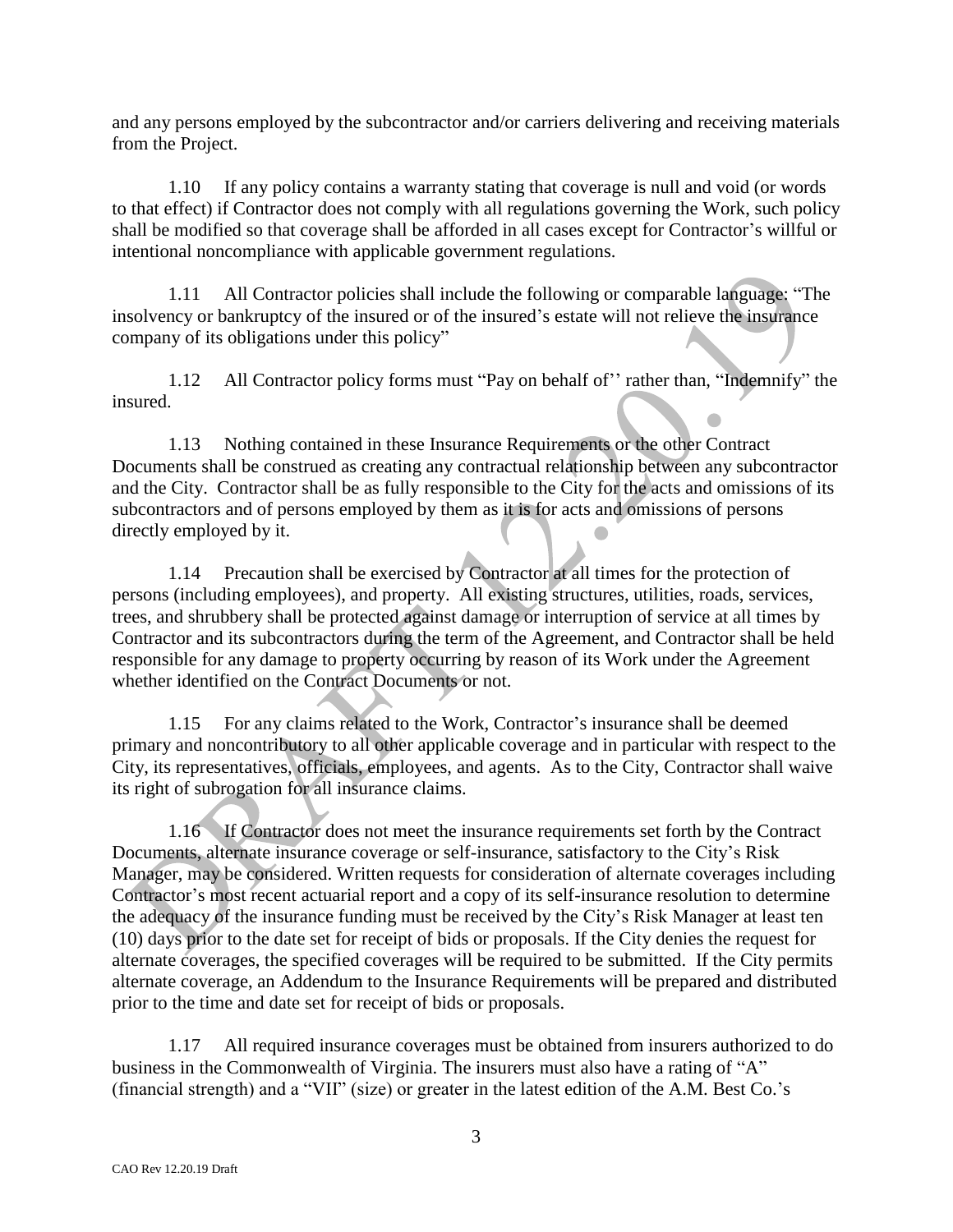Insurance Reports, unless the City grants specific approval for an exception, in the same manner as described in Section 1.16 above.

1.18 Contractor shall be solely responsible for payment of any and all deductibles applicable to the insurance coverages carried by Contractor.

1.19 Contractor must disclose the amount of any deductible or self-insurance component applicable to the General Liability, Automobile Liability, Professional Liability, Builders' Risk, Intellectual Property or any other policies, if any. The City reserves the right to request additional information to determine if Contractor has the financial capacity to meet its obligations under a deductible. Thereafter, at its option, the City may require a lower deductible, funds equal to the deductible be placed in escrow, a certificate of self-insurance, collateral, or other mechanism in the amount of the deductible to ensure additional protection for the City.

2. Contractor's Insurance:

2.1 Contractor shall obtain and maintain, at its expense, the following insurance coverages, including the terms, provisions and limits shown below:

2.1.1 Commercial General Liability, in the amount of one million dollars (\$1,000,000) per incident with an aggregate of two million dollars (\$2,000,000) including any or all of the following:

i. General aggregate limit is to apply per project;

ii. Premises/Operations;

iii. Actions of Independent Contractors;

iv. Products/Completed Operations to be maintained for five (5) years after completion of the Work;

v. Contractual Liability, including protection for Contractor from claims arising out of liability assumed under the Agreement;

vi. Personal Injury Liability including, including but not limited to, coverage for offenses related to employment and copyright infringement; and

vii. Explosion, Collapse, or Underground (XCU) hazards.

2.1.2 Excess/Umbrella insurance in an amount not less than ten million (\$10,000,000).

2.1.3 Business Automobile Liability, in an amount not less than one million dollars (\$1,000,000 including coverage for any owned, hired, or non-owned motor vehicles, Uninsured Motorists coverage, and automobile contractual liability.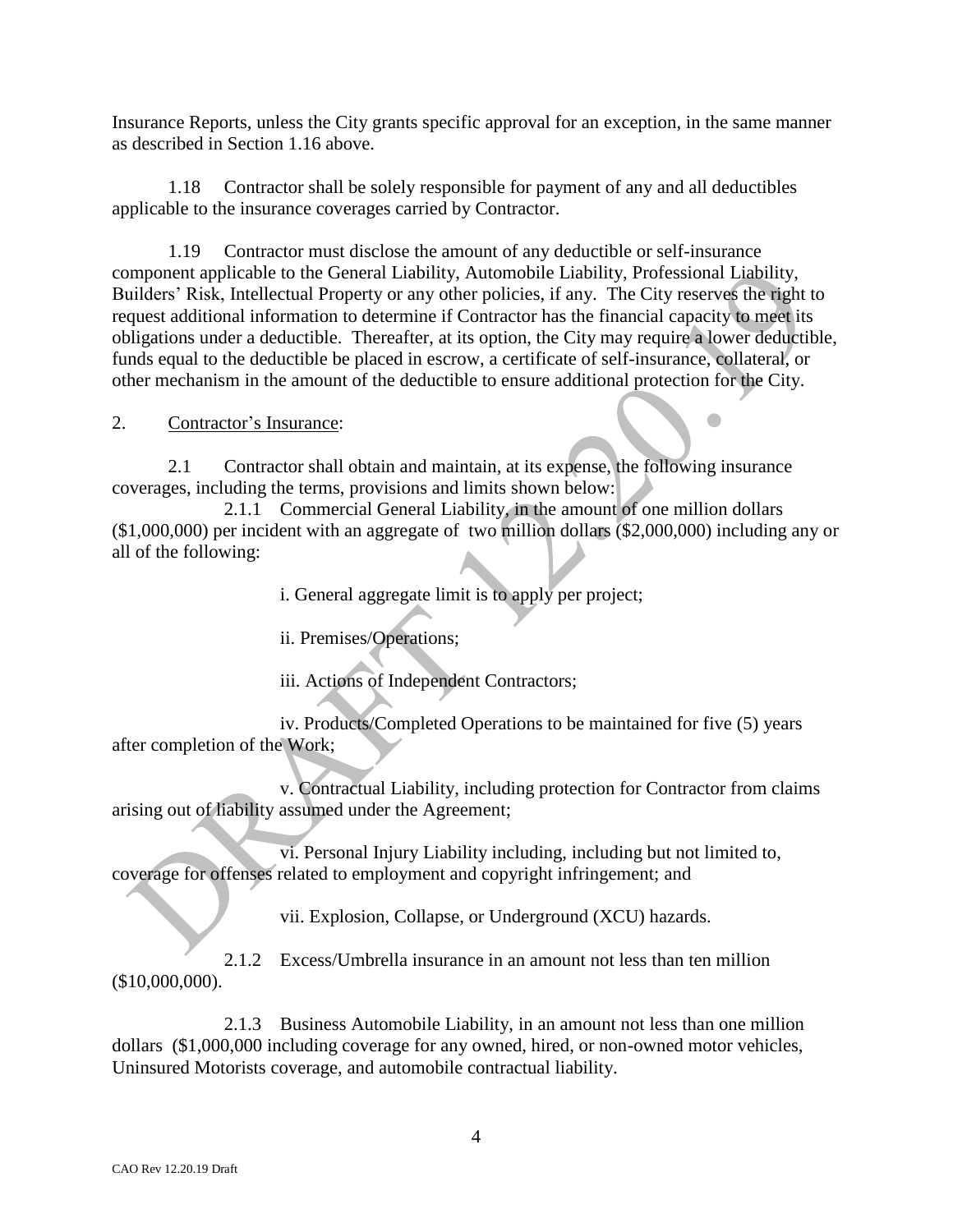2.1.4 Workers' Compensation. Coverage equal to the statutory benefits as required by Virginia law and Employers' Liability coverage. The policy shall not contain any provision or definition which would serve to eliminate third party action over claims, including exclusion for bodily injury to an employee of the insured, employees of the premises owner, or employees of the general contractor to which the insured is subcontracted, or employees of the insured's subcontractor.

2.1.5 Contractor shall maintain Professional Liability Insurance that covers all Work under the Agreement, to include the Work of the subcontractors with per claim and aggregate limits of the greater of \$1,000,000 or the amount in the Control Budget attributed to professional services, including, but not limited to, design, with such insurance to stay in place for a period of three (3) years after completion of the Project.

2.1.6 Contractors Pollution Liability (CPL) Policy

i. Contractor shall maintain a CPL policy or have comparable coverage under another policy set forth herein with minimum liability limits of one million dollars (\$1,000,000) Per Loss and one million dollars (\$1,000,000) Tota1 All Losses, including, but not limited to, property damage, bodily injury, loss of use, and clean-up costs.

ii. Limits must be dedicated to Work performed under the Agreement only, unless prior approval by the City's Risk Manager has been obtained. The policy of insurance shall contain or be endorsed to include the following:

a. Pollution coverage as respects to hydraulic fluid, fuel and other hazardous materials brought on the work site by the Contractor or subcontractors including VOC and PCB's. The pollution coverage should also include mold and bacterial coverages.

b. "Covered Operations" designated by the CPL policy or comparable coverage under another policy set forth herein must specifically include all Work performed under the Agreement. (This would include and not be limited to excavation, off-site incineration of soils, demolition, asbestos abatement, drum removal and disposal, in situ vapor extraction, etc.) and exclusions or limitations affecting Work performed under the Agreement must be deleted. (i.e., lead, asbestos, pollution, testing, underground storage tanks, radioactive matter, etc.)

c. Contractor must comply with all applicable DOT and EPA

requirements.

d. Broad form property damage.

e. Products/Completed Operations coverage for a minimum of five (5) years after Final Payment.

f. Cross liability/severability of interest.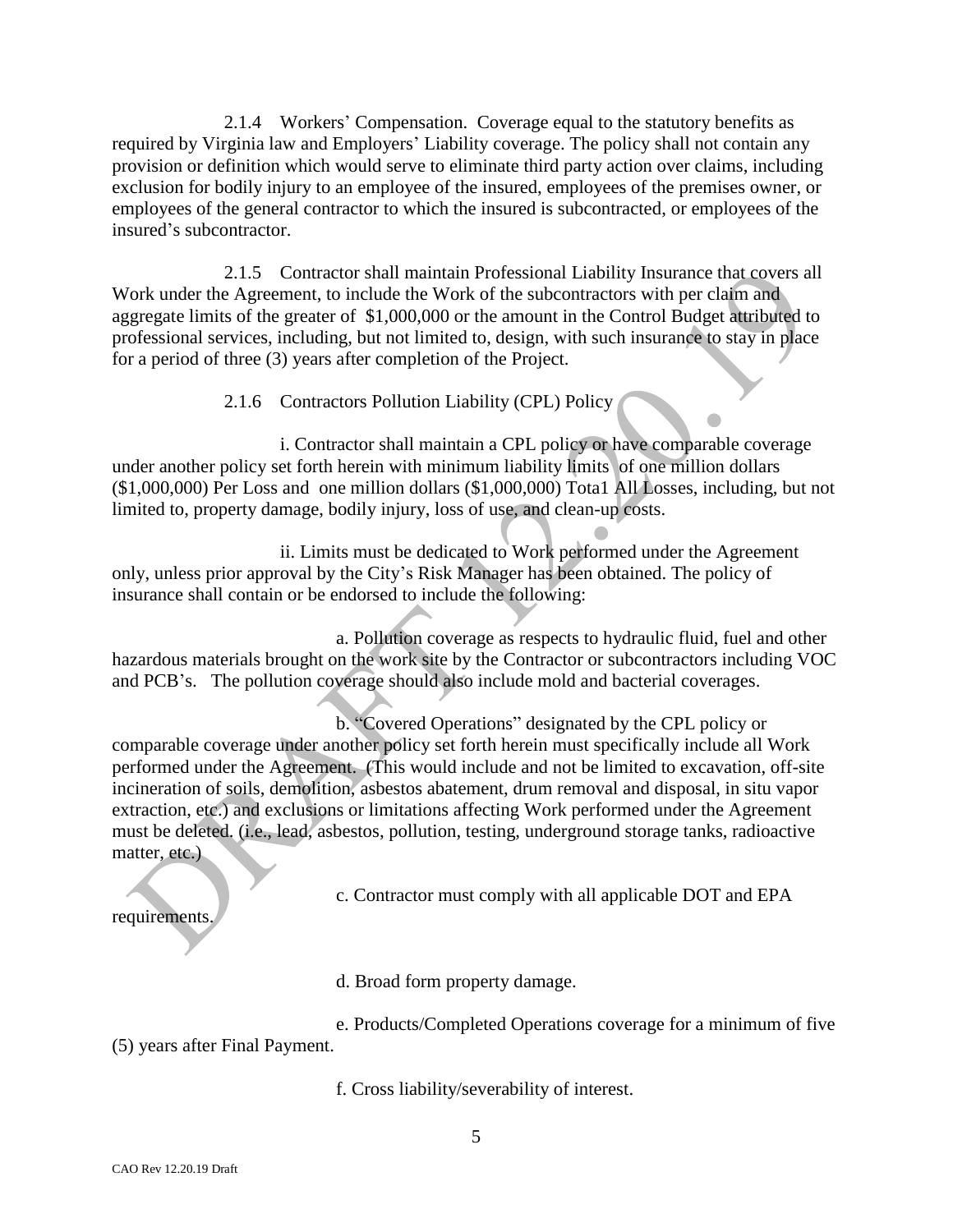g. The scope of Work and all related activities under the Agreement shall be scheduled as "Covered Operations" under this policy.

h. Coverage is included on behalf of the insured for covered claims arising out of the actions of independent contractors. If insured is utilizing subcontractors, the CPL policy must use "By or On behalf of" language with regards to coverage.

i. Loading and unloading exclusions must be amended so as to include coverage for mobile equipment and automobiles.

2.1.7 Contractor shall maintain an Environmental Impairment Liability policy, or have comparable coverage under another policy including coverage of insureds' on-site clean up, with the following minimum limits of liability:

> Bodily Injury and Property \$2,000,000 each occurrence Damage Liability  $$4,000,000$  annual aggregate

The City is to be named in an Additional Named Insured or a Broad Form Contractual Endorsement may be added to the policy as respects any liability that may arise out of or result from the handling of Work on this Project including specifically but without limitation thereto, the indemnity provisions in the Agreement. Such policies will be endorsed to provide that they are primary to any insurance carried by the City.

2.1.8 Should any of the Work hereunder involve the cleanup, remediation and/or removal of bio-solids, bio-hazards waste, or any hazardous or toxic materials, trash, debris, refuse, or waste, Contractor shall provide, or shall require its subcontractor performing the Work to provide, the following coverage in addition to the above requirements:

a. Environmental liability and Cleanup Coverage - with limits of not less than \$2,000,000 per occurrence.

b. Business Automobile Liability - for transportation or regulated and/or hazardous waste, products, or materials with limits of not less than \$1,000,000 per occurrence. Said coverage shall include City as an additional insured and shall include both the MCS-90 and CA 9948 (or equivalent) endorsements, which shall be specifically referenced on the certificate of insurance.

2.2 Contractor shall take reasonable precautions for the safety of, and shall provide all reasonable protection to prevent damage, injury or loss to, its employees on the job, and others. Contractor shall comply with all applicable provisions of federal, state and municipal safety laws, insurance requirements, standard industry practices, and the requirements of the operations and the Agreement. Contractor, directly through its subcontractors, shall effect and properly maintain at all times, as required by the conditions and progress of the Work, necessary safeguards for safety and protection of the public, including securing areas, posting danger signs, placarding, labeling or posting other forms of warning against hazards.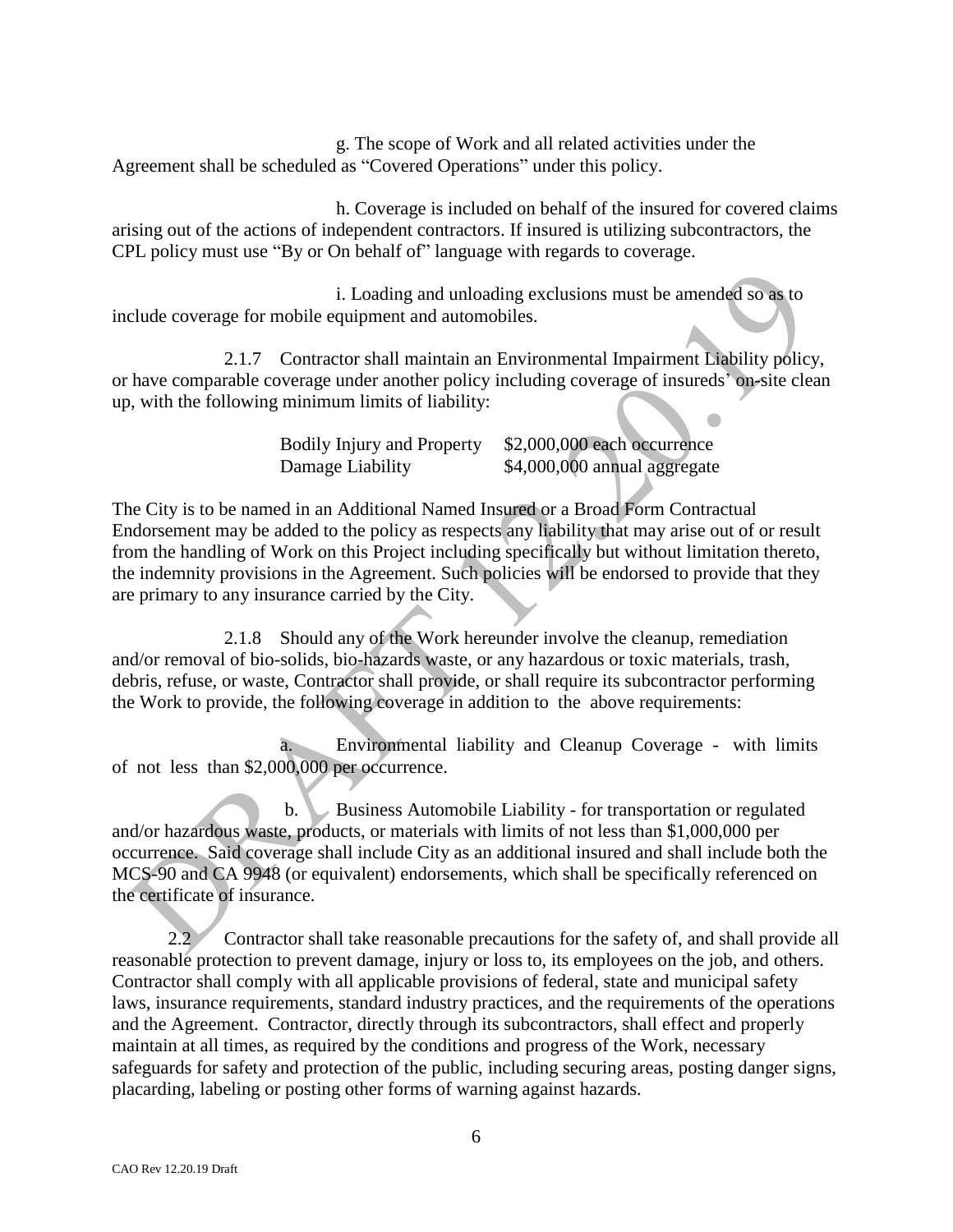## 3. Commercial General or other Liability Insurance - Claims-made Basis:

3.1 If Commercial General or other liability insurance purchased by Contractor has been issued on a claims-made basis, Contractor must comply with the following additional conditions. The limits of liability and the extensions to be included as described herein remain the same. Contractor must either:

i. Agree to provide insurance, copies of the endorsement and certified documentation evidencing the above coverages and naming the City as an additional insured for a period of five (5) years after Final Payment under the Agreement. Such documentation shall evidence a retroactive date, no later than the beginning of Contractor's or any subcontractors' Work under the Agreement, or

ii. Purchase an extended (minimum five [5] years) reporting period endorsement for the policy or policies, in force during the term of the Agreement and evidence of the purchase of this extended reporting period endorsement by means of a copy of the endorsement itself. The extended reporting period will begin upon Final Payment under the Agreement.

 $\bullet$ 

## 4. Builder's Risk Insurance

4.1 Contractor, at its cost, shall obtain and maintain builder's risk insurance upon the entire structure or structures on which the Work is to be done and upon all material in or adjacent thereto which is intended for use thereon, to one hundred percent (100%) of the insurable value thereof (i.e. construction costs, soft costs, FF&E, and the residual value of the existing structure to remain), which the Parties agree will initially be the Guaranteed Maximum Price, which coverage shall be adjusted for any amendments to the Agreement that affect the Contract Amount on a replacement cost basis. Builder's risk insurance shall be maintained until Final Acceptance under the Agreement has been made or until no person or entity other than the City has an insurable interest in the covered property, whichever is earlier. The builder's risk insurance shall name the City as the named insured by means of an endorsement to the policy and gives coverage to protect the interests of the City and Contractor. Except with respect to the Limits of Insurance, and any rights or duties specifically assigned by the Builders' Risk policy to the first named insured the insurance shall apply as if each Named Insured were the only Named Insured.

4.2 The builder's risk insurance shall be on an all-risks policy form including the perils of fire, theft, vandalism, malicious mischief, lightning, wind, force majeure, collapse, hail, rain, named storm(s), earthquake, and flood or other inundation of water. Coverage is to apply for demolition occasioned by enforcement of any applicable legal requirements, and Architect's fees.